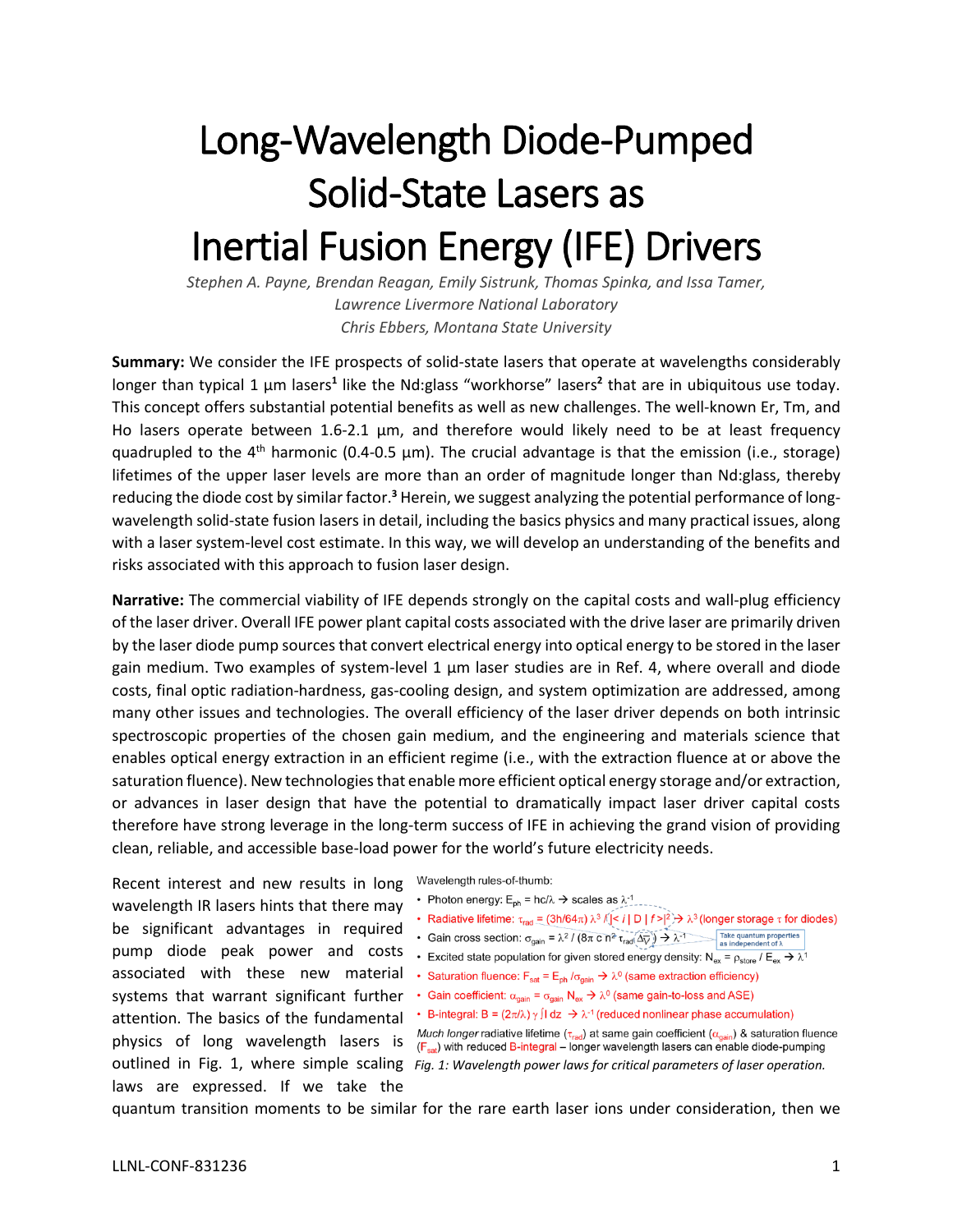recognize that the radiative lifetime scales with  $\lambda^3$  which translates into a  $\lambda^3$  advantage in the diode cost, owing the increased storage time. In contrast, the gain cross section and gain coefficient scale mildly as 1/λ and  $\lambda^0$ , respectively, and the B-integral captures a useful 1/λ advantage.

In Fig. 2 below, we present survey information<sup>5</sup> for representative rare-earth doped crystals for the energy levels (top left); gain cross sections and emission lifetimes (bottom left); and the absorption and emission spectra of Ho:YLF (right-hand side) as a promising candidate. The lifetimes are in the 6-18 msec range, far greater than 0.4 msec for Nd:glass. The increase in the upper state lifetime serves to dramatically lower the diode cost – the primary cost in high-energy lasers – as the diode cost is primarily dictated by the peak power (and not the pulse length). The gain cross sections at the laser wavelength vary substantially from 0.3 to 1.8×10<sup>-20</sup> cm<sup>2</sup>, where values on the order 1.0×10<sup>-20</sup> cm<sup>2</sup> are deemed to be workable. The plots on the right serve as the means to explain the nature of a "quasi-four level laser", where it is noted that there is absorption at the laser wavelength of 2.1  $\mu$ m. By the principle of reciprocity, the emission spectra can be precisely calculated from the absorption spectrum as shown. Owing to this quasi-four level nature, a certain pump power is therefore required to achieve gain beyond the absorption at the laser wavelength. The physics of quasi-four level lasers is well-understood and can be modeled.



*Fig. 2: (Top Left) Energy levels for Er, Tm, and Ho; (Bottom Left) Illustrative gain cross sections and emission lifetimes for a few standard gain medium hosts and dopants; (Right) Absorption and emission spectra of Ho:YLF, a case with a desirable gain cross section, also representing the basic understanding of a quasifour level system.*

Fig. 3 includes data on a high-energy diode-pumped Tm:YLF amplifier, which is of interest because of the very long emission life (see Fig. 2). Using a total of up to 20 kW from two diode arrays, 50J has been extracted in pulsed mode. This is an encouraging result with the highest energy reported to date but which is still far from the performance that would be required for an IFE driver.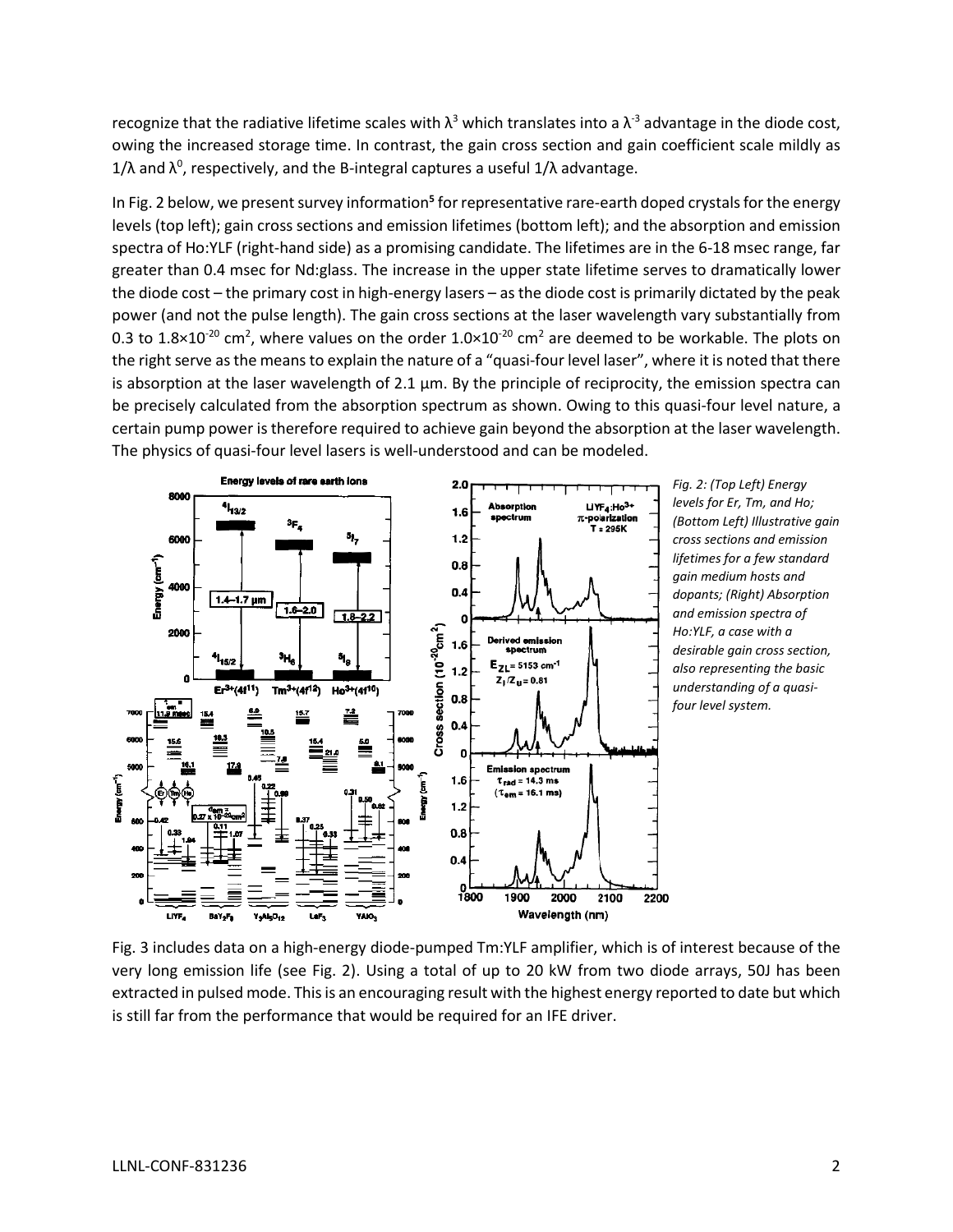

*Fig. 3: Example***<sup>6</sup>** *of (Top left) a very high energy diode-pumped Tm:YLF laser amplifier and (bottom left) it's associated optical layout. (Top right) The measured double-pass small-signal gain and (bottom right) the single-pulse extracted energy demonstration. >50J was extracted from the amplifier, to our knowledge significantly higher than any other 2µm single-pulse laser source.*

Currently, Ho-doped crystals appear to have the most desirable gain extraction cross sections generally (for efficient extraction that is more readily achieved and maintained), although we reserve judgment as to the most efficacious gain medium at this time. However, there are several over-riding issues to be considered and addressed:

• **Pumping**: Long-wavelength laser diodes are generally less efficient (~50% of laser diode efficiency in the near IR) and are presently only available at lower power (~50W versus >200W per bar); moreover, the low efficiency appears to be due to the fundamental Auger loss mechanism in laser diodes**<sup>7</sup>** . On the other hand, in sufficiently high doping densities, Tm ions pumped at 0.8 µm with conventional high-performing diodes experience a unique and well-known 2-for-1 cross relaxation process, producing two excited Tm ions per pump photon, with only a minor quantum defect energy loss. Lasing back to the ground state of the Tm ions can occur, but the quasi-threelevel nature of lasing on that transition incurs a moderate efficiency penalty. There is a possibility that the Tm/Ho co-doped pair may also be enabling**<sup>8</sup>** , where the excited Tm ions transfer their stored energy to the Ho laser ions, though there is an efficiency loss associated with this step (no worse than 50%); kinetic analysis would be needed to render a judgment for this pumping strategy. As mentioned above, the Tm can also be directly diode-pumped at 1.6  $\mu$ m – also with the energy transfer step to Ho – which is a substantial advantage (in both pumping cases) in terms of managing the quasi-four-level nature of the Ho gain transition. Finally, the architecture could involve diode-pumped multi-mode efficient Tm-lasers (with many millisecond-pulses) that are deployed to pump the Ho-laser. There are many potential advantages of this scenario in terms of pump brightness. Careful analysis is needed to optimize each pumping architecture and to identify the most favorable pumping scheme.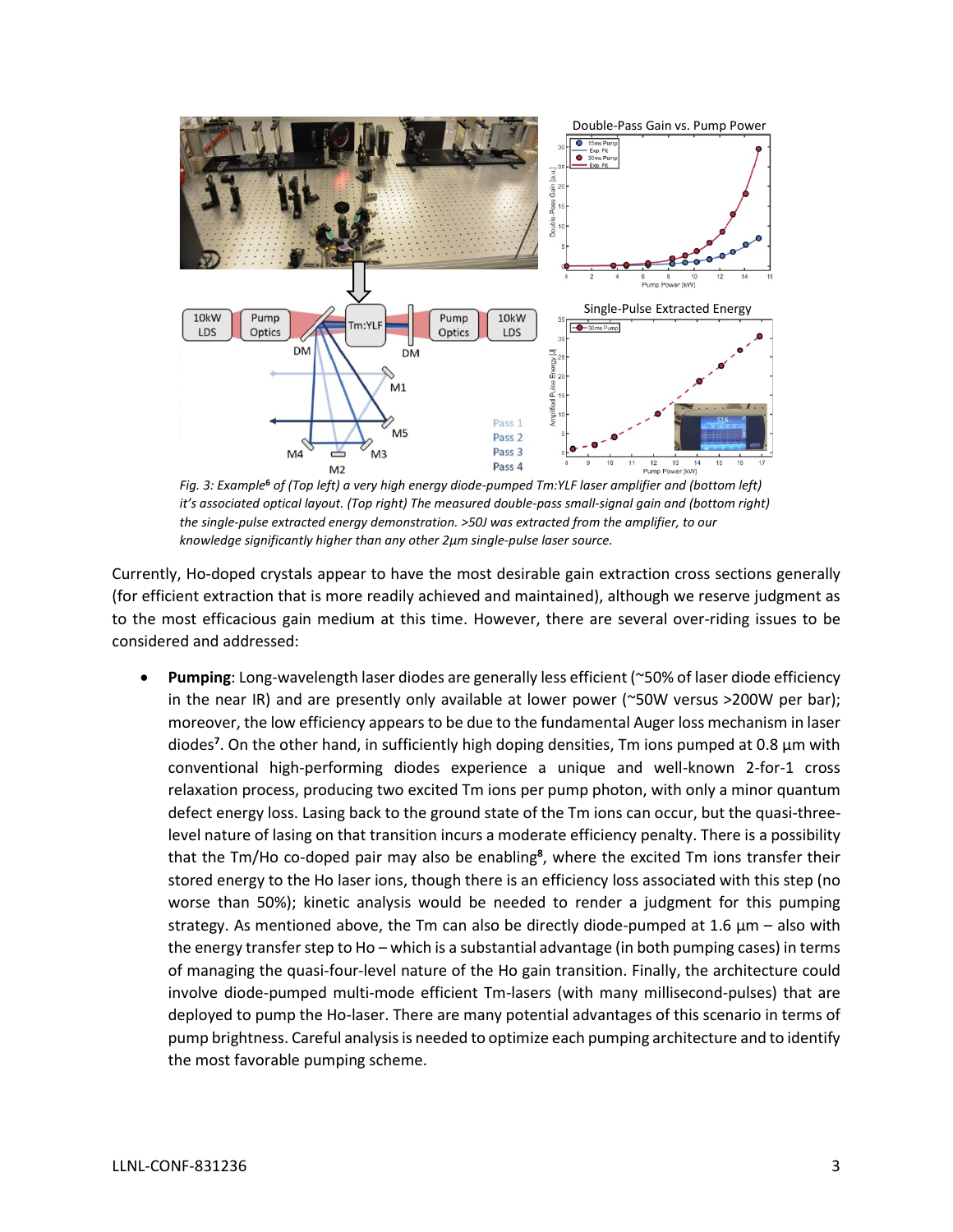• **Frequency Conversion**: To utilize long-wavelength DPSSLs as IFE drivers with characteristics comparable to existing facilities, an additional frequency conversion stage would be needed to frequency convert the  $\approx$ 2 µm light to the 1.0 µm wavelength of more conventional sources. This can be accomplished with several popular and mature nonlinear crystals (BBO, LBO, YCOB, etc.), albeit with an additional efficiency penalty. Both LBO and YCOB have been demonstrated to be eminently "growable"



crystals. While the pictures of 5.5×8.5 cm<sup>2</sup> YCOB crystals on the right**<sup>9</sup>** are a very hopeful manifestation of what may be possible, neither the growth of YCOB nor LBO to IFE-relevant apertures (>20 cm) has been demonstrated. YCOB has excellent basic optical properties, being characterized by a very large temperature bandwidth (40 °C-cm), very low absorption near 2  $\mu$ m (<1%/cm), and a large *deff* nonlinear coefficient (3-5× of KDP), making efficient frequency conversion more achievable and cost effective through the reduction in material growth volume. Ref. 10 describes the operational performance for the "inverse" process of 1  $\mu$ m  $\rightarrow$  2  $\mu$ m conversion, which fundamentally is the same as second harmonic conversion. Based on available information, >80% second harmonic conversion efficiency should be readily achievable for a square pulse. The above discourse is based on a thorough survey of known nonlinear media.

• **Cooling**: At this juncture, the helium gas-cooling methodology has been demonstrated by LLNL**<sup>11</sup>** (Mercury and HAPLS Lasers) and Rutherford Appleton Laboratory**<sup>12</sup>** , so the technical risk is now relatively low, though scaling to IFE-relevant apertures has not yet been demonstrated. It may be advantageous to operate modestly below ambient temperature, which turns out to entail a complex assessment of required pump brightness and the temperature-dependent level of ground state depletion.

Overall, the system-level analysis of these long-wavelength lasers is complex and would require a complete and thorough analysis of the many physics issues that come into play, such as amplified spontaneous emission, pulse distortion, gain narrowing (with respect to bandwidth requirements), pump efficiency, nonlinear ripple growth, and the quasi-four level nature of the laser transition. Codes are presently available to expeditiously perform this work, although there are many possible architectures that would be designed and studied. The crystals potentially deployed in the laser would need to be assessed in terms of the possibility of large-size growth at reasonable cost. Achieving high optical damage threshold for optics and coatings is another crucial aspect of high peak power lasers, and operation at  $\sim$ 2 µm is much less developed than for 1 µm lasers. Also, the proposed work on long-wavelength lasers would directly offer fractional spectral bandwidths comparable to that of current 1 µm systems.

**Recommendation:** Long-wavelength IR lasers exhibit spectroscopic properties that are favorable when compared with traditional 1 µm laser sources, enabling reductions in required laser diode power for comparable delivered laser energy, thus potentially dramatically reducing IFE power plant capital costs. We recommend that a program be established to investigate these long-wavelength lasers and associated components/technologies (including optical coating development, active and passive beam control technologies, diagnostics, etc.) for IFE driver systems and to optimize the laser driver designs for direct comparisons with other potential driver candidates.